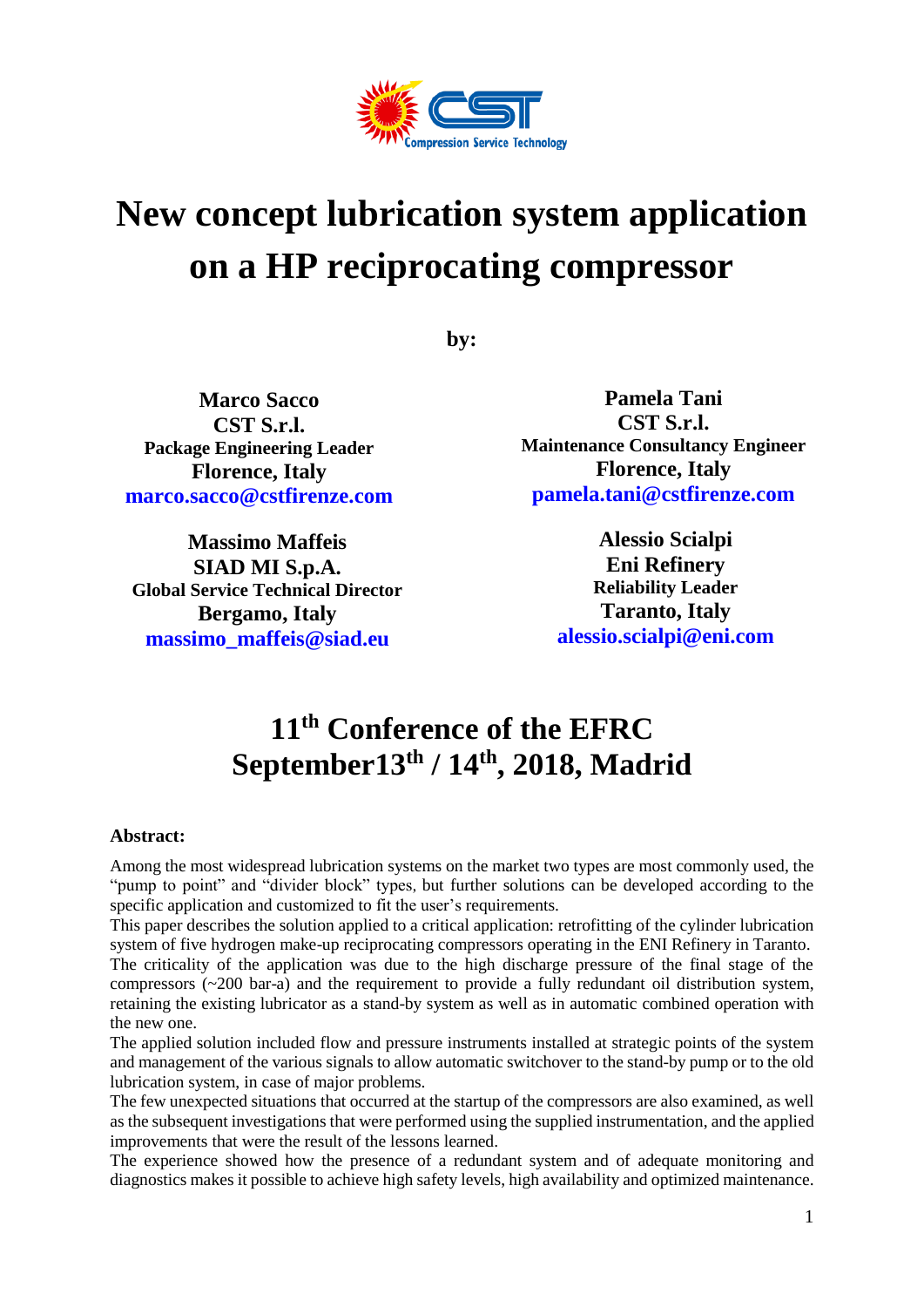#### **1 Introduction**

Cylinder and packing lubrication system is one of the most critical item for the correct operation and reliability of a lubricated reciprocating compressor. What should be avoided is the poor lubrication and the consequent premature wear of piston rings and wear bands but, although maintaining proper lubrication is essential, it is not always technically simple and the injected oil quantity is very often higher than necessary, with side effects on process gas contamination, machine performance and operating costs. The two most commonly used lubrication systems currently on the market are  $\frac{1}{1}$ :

- the "pump to point" system,
- the "divider block" system,

each of which has pros and cons.

The pump to point mechanism consists of a lubricator system with a pump unit for every injection point; each pump has its own pressure rating and size, and a dedicated rocker arm system with a screw for adjusting the stroke. The oil delivery is adjusted individually and manually and can therefore be approximate (often resulting in over-lubrication) requiring technical time of setup and continuous inspection by the operator. Moreover, usually the only way to check and adjust the oil drip is by a sight glass, the reliability of which often proves to be a critical point in the system.

In the divider block (or divider valve) system, the lubricant is pumped into a single input of the "divider" and is spread volumetrically into a certain number of outputs through the progressive movement of the pistons in the elements arranged in sequence (see Figure 1)  $2$ :



*Figure 1: Divider valve section schematic*

Each primary divider block outlet may lead to a secondary divider, usually one for cylinder and, from here, the oil flow is split again into smaller rates and sent to all the points on the compressor to be lubricated. The oil delivery is still adjusted by the pump, so this system does not allow any adjustment of the lubricant flow to the individual points either to the individual cylinders, unless the replacement of one or more elements respectively in a secondary or primary divider valve. As a matter of fact, the precision of the divider valve is entrusted to the dimensional tolerance with which each block is made and reliability cannot be guaranteed without an adequate control and maintenance of the quality of the oil and a system of properly designed alarms and trips. Moreover, obstruction of only one of the lubrication points can cause the whole system to shut down, also causing the machine to stop.

This paper describes the realization of a completely customized lubrication system aimed at overcoming the drawbacks of the two existing basic mechanisms. The adopted solution guarantees the intrinsic accuracy of the divider valves, dispensing with the approximate and inadequate adjustment of the drip rates; it also avoids the possibility of a compressor trip in the event of any critical issue, thanks to the provision of an optimized instrumentation and control system and of a redundant oil distribution arrangement, both perfectly manageable, even remotely.

The high pressure present on the last stage brought to light a further criticality of the divider block system; nonetheless, the intended instrumental equipment allowed the issue to be resolved, creating a lesson learned which must not be neglected in the future and emphasizing the importance of redundancy, of the proper instrumentation and of the monitoring system for the success of the project.

#### **2 Project scenario**

This paper concerns the installation and testing of a new lubrication system which was required for five hydrogen make-up three-stage reciprocating compressors, operating in the ENI Refinery in Taranto.

The existing reciprocating compressors were equipped with old pump-to-point systems, which were starting to present recurrent problems, mainly due to malfunctioning sight glasses: these elements were periodically and randomly losing their vacuum, with the result that the related pump units were not able to draw the oil from the tank; therefore the relevant injection points did not receive any oil, making the compressor run partially dry. Each time operators had to manually manage and force the relevant pump unit to try and restore the operating function. Finally, the end user decided to solve the problem with a definitive solution, substituting the existing lubrication system.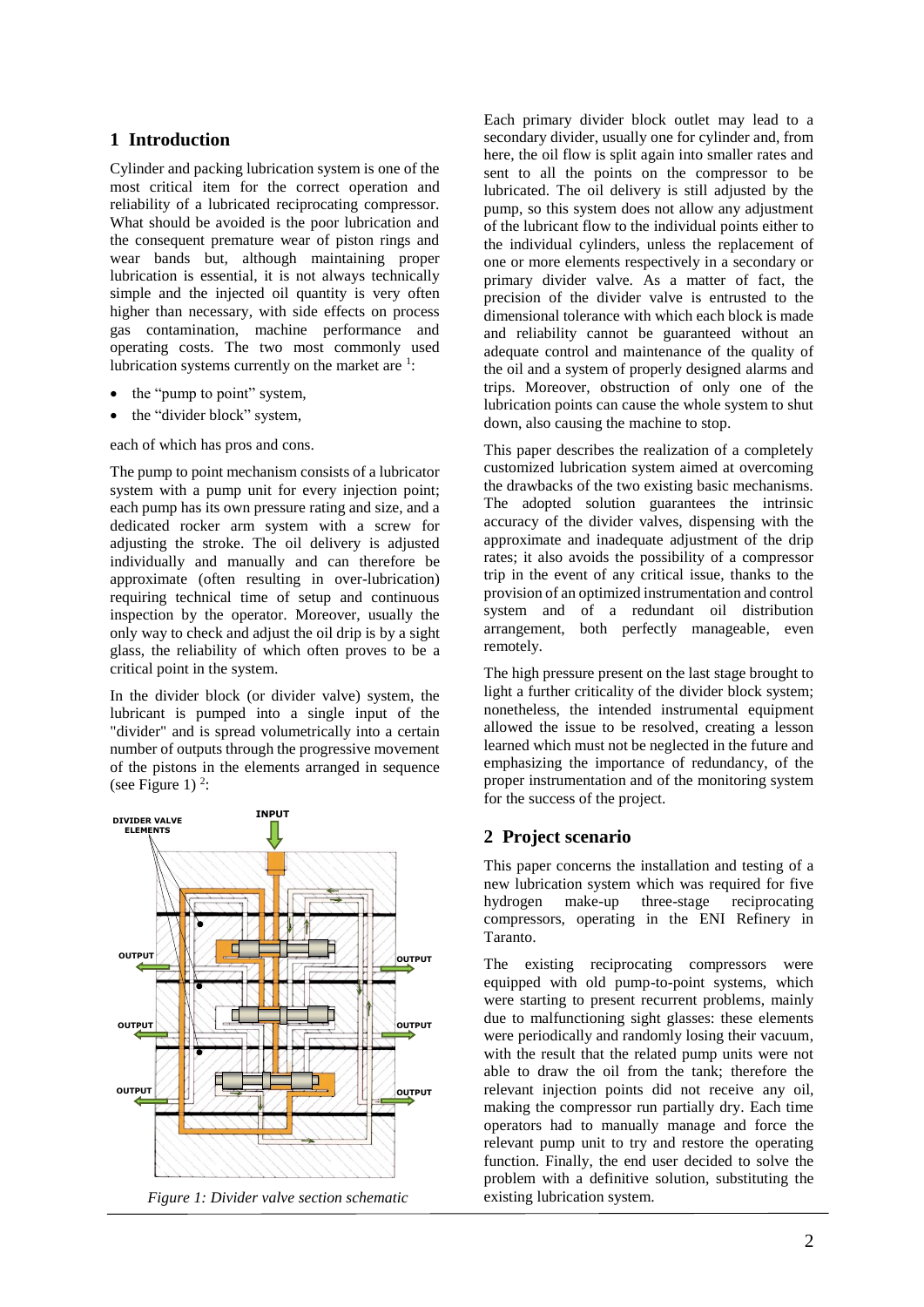Besides solving the sight glasses issue, the new system was also required to assure continuity of lubrication and reliability, avoiding any unexpected shutdowns of the running compressor.

#### **3 The new lubrication system in detail**

#### **3.1 Basic principle overview**

The new cylinder lubrication system is based on a combination of the old pump to point conception, having more than one pump unit that allows us to adjust and optimize the oil flow to the single cylinder, and the divider block system, that has the capability of splitting the lubricating oil into precise fractions.

The oil pump is equipped with three pump units (see Figure 2), one for each cylinder of the compressor that needs to be lubricated.



*Figure 2: New lubrication system principle schematic*

Each pump element is connected to a divider valve that splits the incoming flow into fractions and each of them is injected into the relevant injection point.

In some applications the outlet flow of a single pump is too high of a single cylinder therefore an additional line is provided to release the exceeding flow.

An accessory assembly, consisting essentially of a 10µm filter, a pressure gauge and a pressure relief valve, located between each pump element and the related divider block, protects the divider block from any impurities in the oil.

The hydraulic pump is a piston type and, according to the particular requirements of the application, it is designed for a relatively high operating pressure (550bar). It is suitable for a wide range of viscosity oils (10 cSt  $\div$  460 cSt at 40°C) and it has high reliability, requiring minimal maintenance.

## **3.2 Functional mechanical description**

The new lubrication unit, installed on an independent rack near the compressor (Figure 3), is composed of the following main items:

- Oil tank;
- 2 hydraulic pumps: one in operation and one on stand-by; each driven by an electric motor and fed by a line from the oil tank. The feed line of each pump is equipped with a  $150\mu$ m filter, to prevent solid particles from entering the pump and compromising the proper functioning;
- accessory assemblies: one downstream of each pump unit; they are clamped over the tank and each equipped with a filter  $(10\mu m \text{ cartridge rating})$  and a pressure gauge / transmitter;
- local control panel, with main warning lamps and start/stop commands, installed on the rack;
- divider blocks, downstream of each accessory assembly and clamped on the compressor; each block is equipped with an overpressure visual indicator on every outlet, a visual flow indicator and a flow transmitter.



*Figure 3: New divider valves lubrication rack*

The compressor is equipped with three divider valves, one for each cylinder, that work at the pressure value corresponding to the stage. Each valve has as many outputs as the injection points of that stage.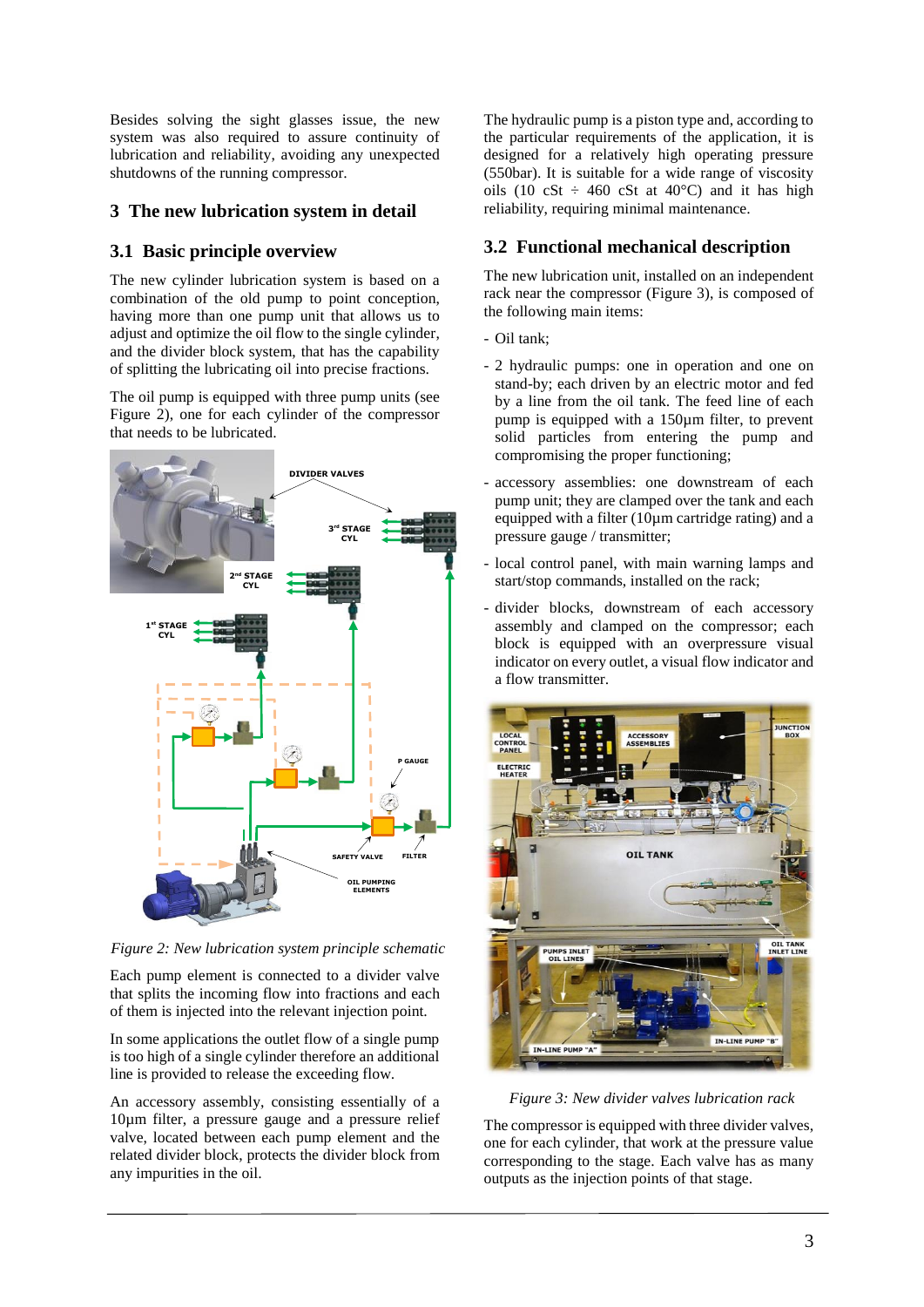When the pressure difference between the output lines of the same divider valve exceeds a certain value (typical prescription is  $DP > 70$ bar <sup>3</sup>), it is advisable to install a balance valve on the lower pressure lines in order to balance all output pressures and to ensure accurate dispensing of the lubricant volume. In this case recycle lines were provided on both 2nd and 3rd stage divider valves and, being the relevant outlet lines at rather high pressure (120bar-g and 215bar-g respectively), balancing valves were necessary on the tank "recycling" lines with a set value according to the differential pressure to be faced.

#### **3.3 Instrumentation and control logic**

The system is provided with the following instrumentation:

- Electric heater, with a thermostat, on the oil tank, with high temperature alarm and heater exclusion;
- Level switch on the oil tank, with permissive signals to the pumps to start, low level alarm and heater switch off;
- Pressure transmitters with high and very high alarms upstream of the filter on the accessory assembly to indicate the obstruction of the filter when it needs to be replaced. In case the measured pressure is lower than the expected, the running pump automatically switches to the stand-by one.
- PSV upstream of each 10µm filter with a set value slightly higher than the average pressure of the line to be protected; it deviates the flow towards the oil tank. The safety valve opens in the event of overpressure or blockage of the divider block: in this case, after a period of time (5 minutes) the pumps are switched over. If the problem persists the pumps switch again and if it still does not work, the new lubricator switches off while the pump to point lubricator starts working.
- A pop-up indicator is provided on each element outlet of the divider block in the event of overpressure: if a divider block piston stops, arresting the whole valve, a visual indicator signals that the line needs to be reset.
- A proximity switch with a low flow alarm is provided on the divider block; if flow is very low, the running pump automatically switches to the stand-by one. If the problem persists even with the other pump, the pumps switch again and if it still does not work, the lubricator goes off while the pump to point lubricator starts working.

In the event that both pumps are not allowed to run, the existing lubricator is put in service.

The system supplied provides for the presence of two reciprocally redundant divider block type systems, plus the original pump to point system ready to go into operation if the first two have problems; this solution ensures delivery of lubricant at every

injection point, ensuring complete reliability of the entire system and the machine (see Figure 4)



*Figure 4: Lubrication supply redundancy*

#### **4 Start up**

The first control units to start operating were those on the A, D and E machines, while machines B and C were to start only at a later time.

The commissioning and setting up of the lubrication system and the instrumentation was rather quick and did not present any particular problems. The control units had already been tested in the workshop by means of the pressure test, but what represented the unknown was the software part that was to integrate the system only during installation in the field. The software configuration took its time, but proved to be successful for the management of the signals and the logic.

#### **4.1 Issues**

An unexpected situation occurred at the start-up of the compressors: blockage of the high pressure line  $(3<sup>rd</sup> stage)$  of the new lubricator.

At the first start-up step, corresponding to a counterpressure of 20 bar-g at each injection point, there was a blockage of a  $1<sup>st</sup>$  stage divider (on one machine) and of a 2 nd stage divider (on another machine) but it was immediate to realize that the cause was located in the check valves of the injection quills installed on the cylinders, which were obstructed. Once the injection quills had been replaced the system started working but, when the running conditions were reached, the 3<sup>rd</sup> stage divider blocks always appeared as if they were obstructed.

The same situation occurred on intial startup of all three compressors A, D, and E, therefore it was believed to be due not to a random malfunction of a divider block or an accessory but to the design of the high pressure line.

The hypothesis by which the problem was due to a high differential pressure between the injection lines downstream of the divider valve was soon deleted, since this phenomenon cannot cause complete blockage of the divider but only affect the quantity of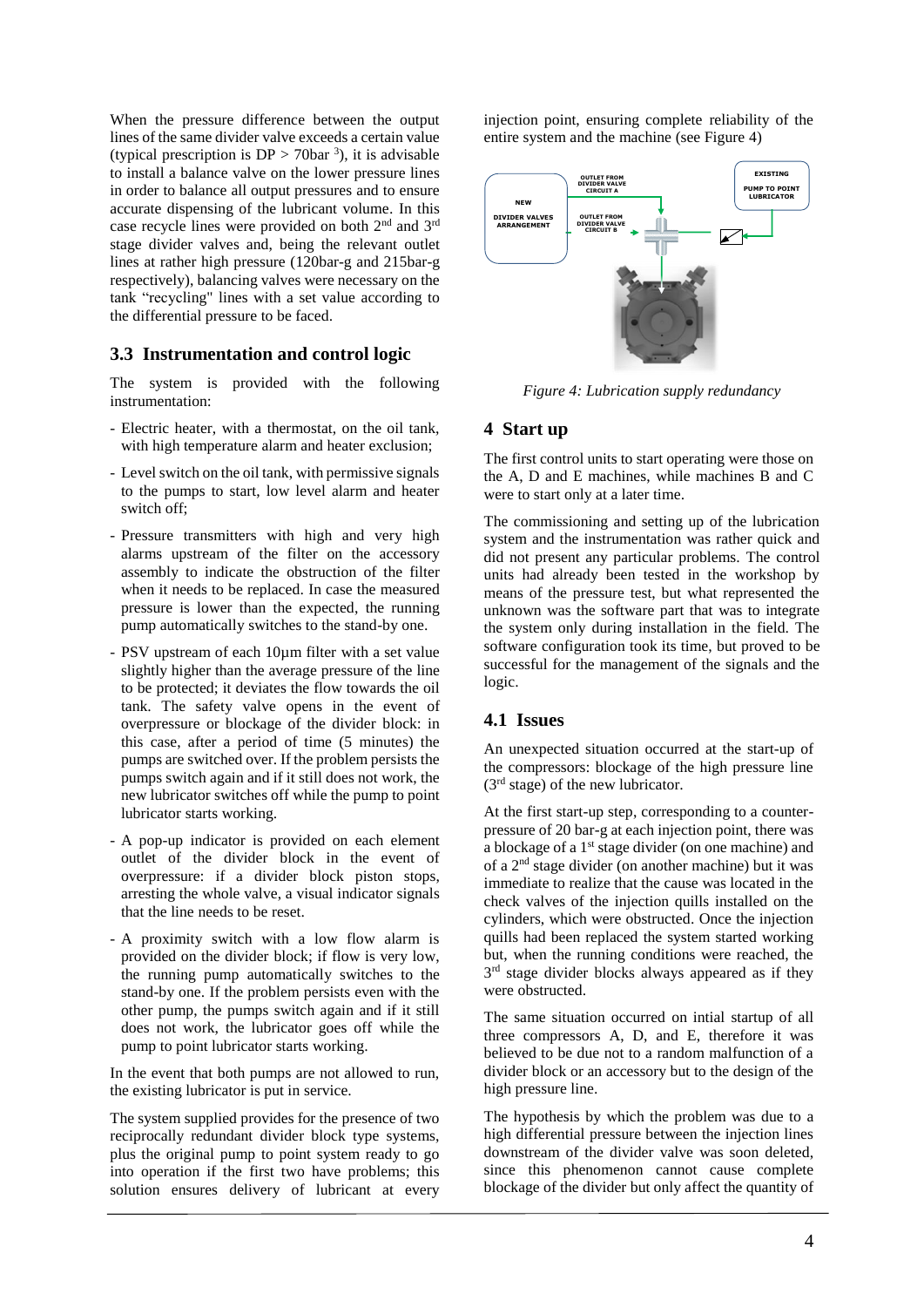injected oil due to a leakage of lubricant inside the divider valve, from the high to low pressure points <sup>4</sup>.

The cause of this issue was investigated using, at first, a series of pressure gaugesinstalled at the oil injection points, and it was verified that the counter pressure values had been evaluated correctly, therefore the cause of the issue had to be found elsewhere.

At this point a test bench was set up for the  $3<sup>rd</sup>$  stage divider block to replicate the same behaviour that occurred in the field and better evaluate the phenomenon.

#### **5 Testing**

#### **5.1 Bench preparation**

The test bench (see Figure 5) was used to simulate the third stage behavior providing a counter-pressure of 100bar on all the injection points. In particular, the test conditions were the following:

| Cylinder injection point:            |                          | 100bar            |
|--------------------------------------|--------------------------|-------------------|
| Cylinder packing injection point I:  |                          | 100bar            |
| Cylinder packing injection point II: |                          | 100bar            |
| Balancing valve set setpoint         |                          | 80 <sub>bar</sub> |
| Oil viscosity:                       | ISO VG 32 and ISO VG 150 |                   |



*Figure 5: Test bench*

The same problem that occurred in the field was experienced after about 3 minutes of operation, applying the above conditions and using both types of oil reported above.

The registered pressure trend was the same as that registered by the DCS in Taranto, shown in following Figure 6.



*Figure 6: DCS pressure trend registration*

The anomaly manifested by the pressure trend consisted in a divider block stall and a subsequent pressure increase, beyond the expected operating values, reaching 250/270 bar. Actually, the divider block ran at first for a few minutes until it reached the expected values of 130/150 bar and then stopped and restarted cyclically; subsequently, on reaching pressures above 250/270 bar, the divider block stalled and it was necessary to reset the inlet pressure and restart the pump to restart the system.

Since the test facility replicated the same issues experienced in the field, an accurate investigation and measurement campaign made it possible to understand the causes of the recurring issue and to implement the corrective actions listed below.

#### **5.2 Testing and solution of the first issue: divider block stall**

The divider block is normally supplied with a single check valve at each outlet but, in this case, a double check valve had been required by the customer due to the high pressure. However, instead of having a double check valve, two valves were arranged in series (see Figure 7).



*Figure 7: Divider output check valves*

Before carrying out the tests, as a first step, it was decided to fit only a single check valve at each outlet on the test bench assembly, in order to reduce the variables to be examined.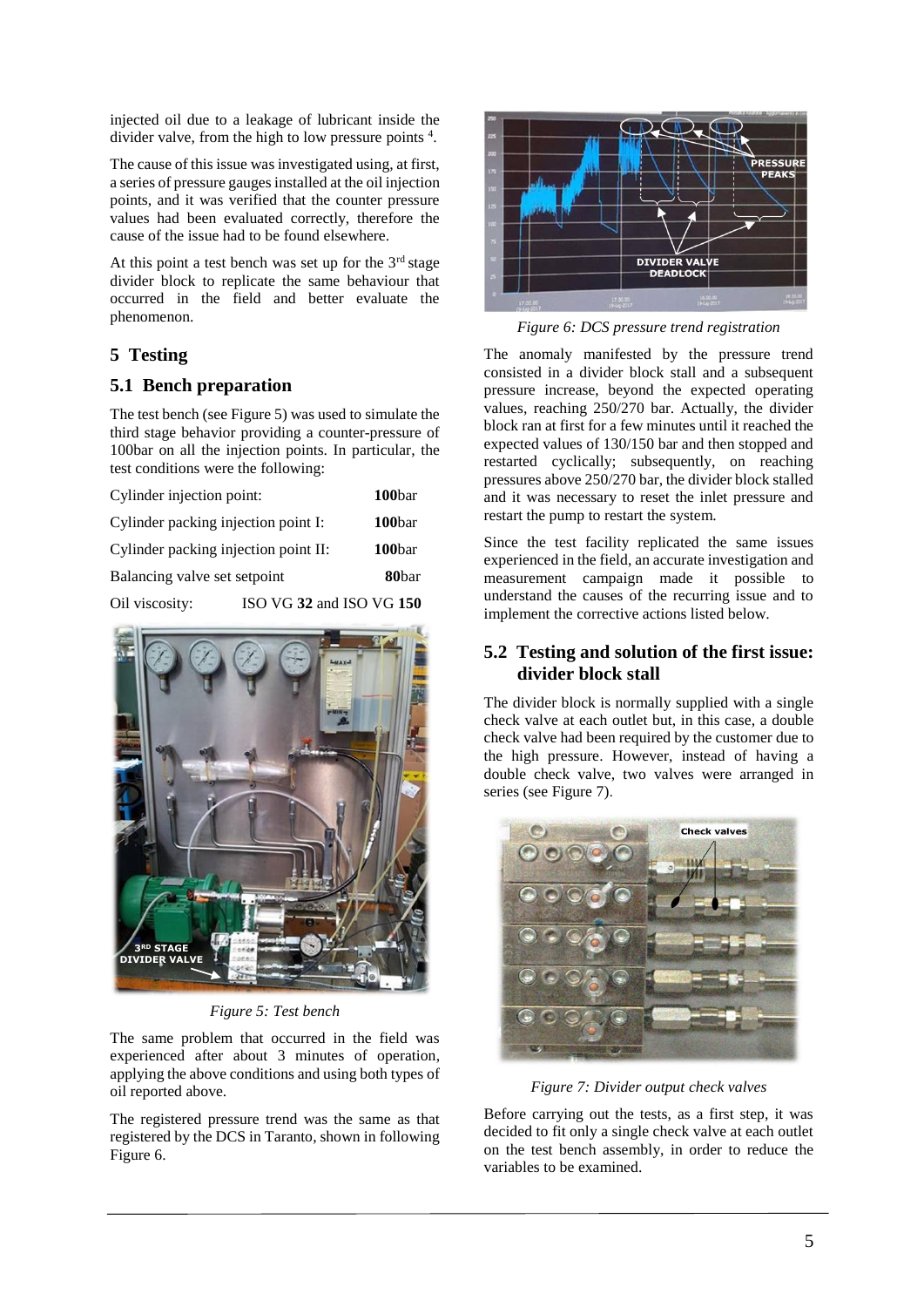The new series of tests and a careful analysis of the phenomenon revealed that the particular arrangement of the divider valve elements, combined with low flow rates  $(3\div 4$  cycles per minute) and a back pressure of 100 bar, caused the systematic fail of the  $0.04$  cm<sup>3</sup> element, that integrated the Namur sensor. To confirm this, at higher flow rates  $(\sim 25$  cycles per minute) the problem did not occur.

It is to be considered that the pistons in a divider valve normally have different diameters, being sized according to the quantity of oil to be dispensed at each lubrication point. The Namur is a 2-wire proximity sensor that transmits a signal every time the divider valve has completed a lubrication cycle, therefore it is used to measure the quantity of injected oil to monitor the condition of the divider valve. From a functional perspective, the Namur can be mounted on any divider valve piston and the position is normally determined by ease of assembly and minimum overall dimensions.

The displacement of the piston generated by the passage of the lubricant inside the block is detected by a proximity sensor through a dipstick with a very thin diameter. Moreover, the piston of the element on which the Namur is mounted has a particular shape, the dipstick being an integral part of the piston.

The explanation of the stall issue is related to the dimensions of the internal pistons used in the divider block element and the Namur sensor. The internal piston of the 0.04 cm<sup>3</sup> element has a 3mm diameter and the shaft connected to the Namur sensor has a 1.6mm diameter (see Figure 8) with the result that the surface on which the oil pressure acts is a ring given by the difference between the piston diameter and the dipstick diameter; at low flow rates the piston needed a much higher pressure in order to be moved with the same translation force, because of the small section differences.



*Figure 8: Namur to 0.04 cm<sup>3</sup> element connection detail*

The force acting on the circular area was not sufficient to move the piston, which remained blocked despite the pressure rising, until the divider block was blocked: this explains the very high pressures read by the field pressure sensors.

By modifying the position of the Namur sensor (see Figure 9) and moving it to the  $0.16 \text{ cm}^3$  block (taking advantage of the divider block modularity) which had an internal diameter of 5mm, the phenomenon no longer occurred and the operating pressures drastically reduced to values congruent with expected values: the new measured values were, in fact, between 130 and 150 bar (100 bar counter-pressure + 20 bar divider block pressure drop + 10/15 bar of pressure drop on the check valves).

#### **5.3 Testing and solution of the second issue: pressure peaks**

Once the first problem was solved, the additional check valves were installed on the test bench divider block (Figure 9), to exactly replicate the configuration of the divider blocks present in the field.

The test bench was finally left in operation for a few hours, and the stall phenomenon no longer appeared.

Nevertheless, pressure peaks of around 190 bar were noted over time.

It was found that with the installation of two identical check valves of the original type with the same masses and opening pressures, the pressure peaks no longer occurred.

Actually, the check valves added at a later time required a different (greater) opening force but, although the overall losses remained negligible since the operating pressure was high, the interaction between the different stiffnesses and the particular combination of the low flow rate and the high pressure impeded the lubricant flow, occasionally increasing the upstream pressure.



*Figure 9: Divider block final configuration*